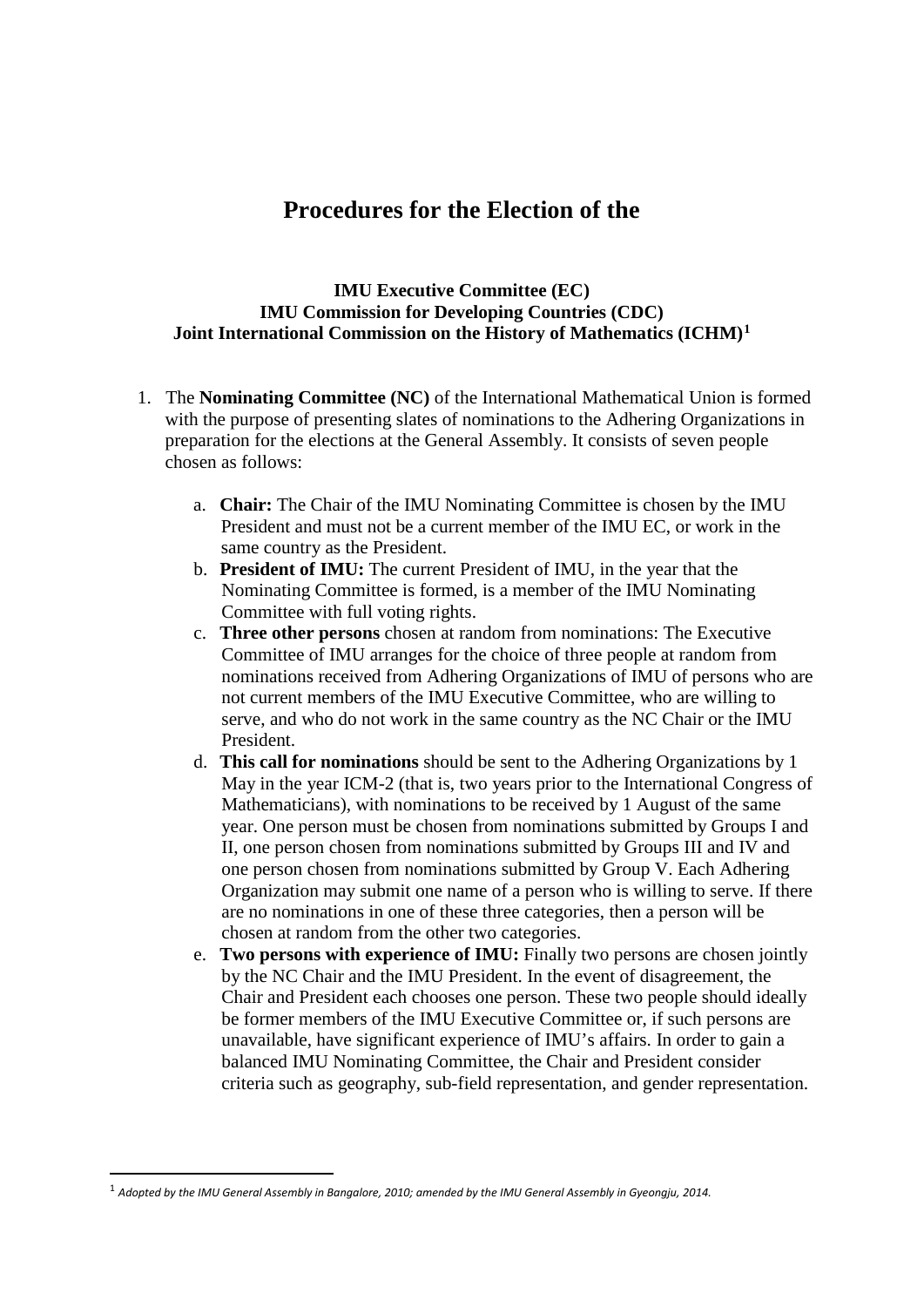## 2. **Duties of the IMU Nominating Committee**

- a. **Nomination slates** are formed for the IMU Executive Committee (EC), the IMU Commission for Developing Countries (CDC), and the Joint International Commission on the History of Mathematics (ICHM).
- b. The **slates for the commissions** are formed taking advice from the current officers of these commissions, but this advice is not binding on the IMU Nominating Committee. The Nominating Committee is asked to distribute its nominations for the EC geographically so as to represent as equally as possible the whole international community of mathematicians. The connections of individual candidates to the countries where they were born, educated, or have lived in the past may be considered in addition to the country in which they presently reside.
- c. **EC Nominations**: The IMU Nominating Committee nominates one name for the position of President of IMU, Secretary of IMU, and one name for each of the two Vice Presidents of IMU. It nominates at least two more names than the number of Members-at-Large of the IMU EC.
- d. **CDC Nominations**: Six members of the CDC are elected by the IMU General Assembly. The IMU Nominating Committee forms a slate with at least one name for each of the positions of President, Secretary for Policy, and Secretary for Grant Selection and at least two names for each of the three positions for CDC Members-at-Large in representation of Africa, Asia, and Latin America. Alternative names for each of the positions can be proposed at the General Assembly from the floor. For each of the six positions the candidate with the most votes is elected.
- e. **ICHM Nominations**: The IMU Nominating Committee nominates at least two more names than the number of ICHM representatives.
- f. **Schedule:** By 1 March ICM-2, the Chair of the IMU Nominating Committee accepts post. By 1 October ICM-2, the Committee is complete, and the Adhering Organizations will be informed about its composition.

## 3. **Calls for Nominations**

- a. By 1 November ICM-2, the IMU Secretary sends a call for nominations to the Adhering Organizations and Committees for Mathematics for the offices of President and Secretary of IMU. The Adhering Organizations' and Committees for Mathematics' submissions must include a candidate's declaration of willingness to serve if elected and a CV. These nominations are due by 15 January ICM-1.
- b. By 1 April ICM-1 the Nominating Committee sends their nominations for IMU President and IMU Secretary to the Adhering Organizations, giving opportunity for comments, to be received by 1 June ICM-1. If no objections, the IMU President-nominee and the IMU Secretary-nominee are invited as observers to the IMU Executive Committee meetings in the year of the ICM.
- c. By 1 September ICM-1, the IMU Secretary sends a call for nominations to the Adhering Organizations and Committees for Mathematics for the offices of Vice Presidents and Members-at-Large for the IMU EC, the President, Secretaries and Members-at-Large for CDC, and for the IMU Representatives to ICHM. The Adhering Organizations' and Committees for Mathematics'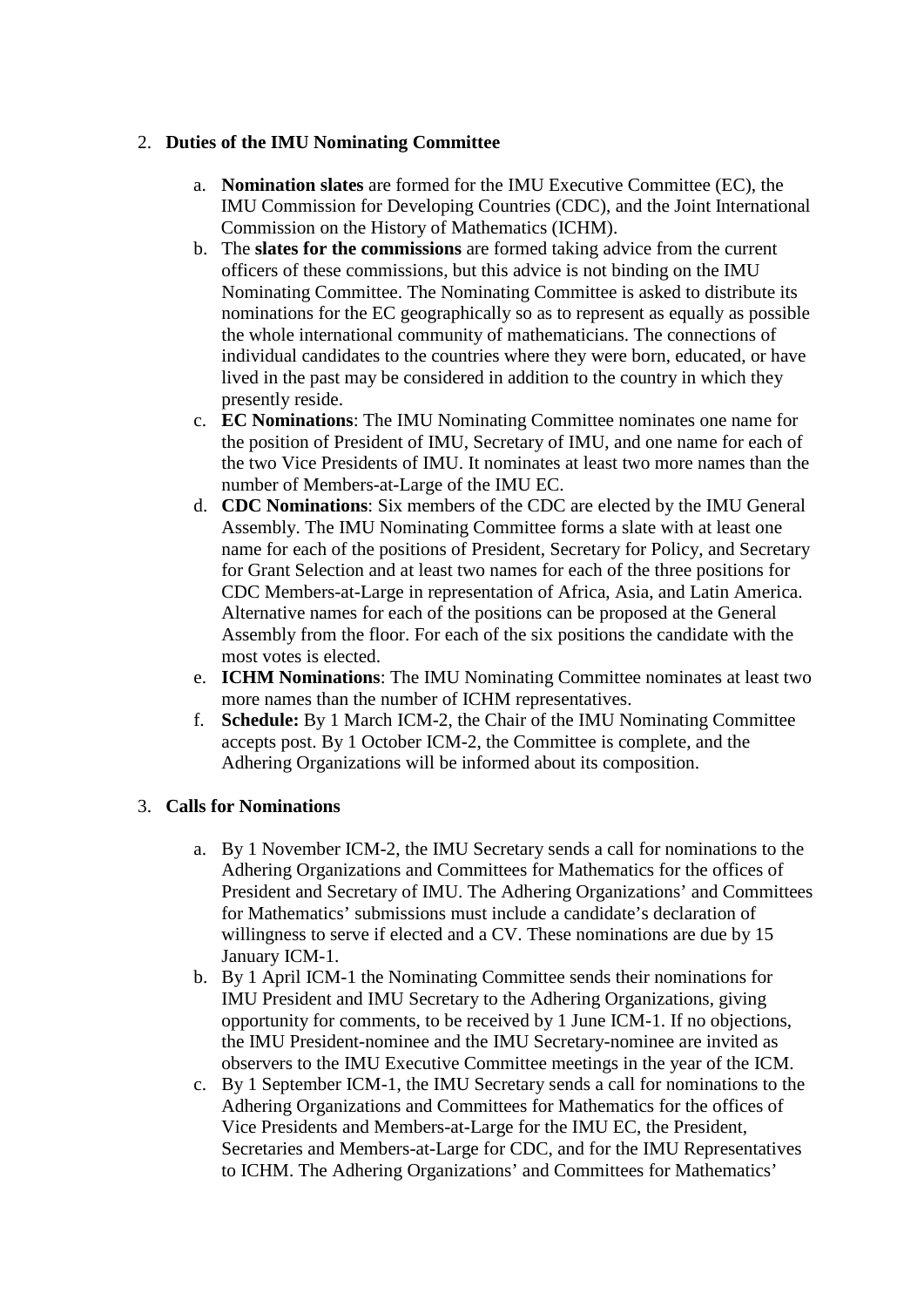submissions must include a candidate's declaration of willingness to serve if elected and a CV. These nominations are due by 15 November ICM-1.

- d. The Nominating Committee is free to nominate persons for all offices.
- 4. **Slate:** Two months prior to the IMU GA, the Secretary sends to the Adhering Organizations and Committees for Mathematics the IMU NC slates, including candidates' CVs, plus a list of all persons nominated. The Adhering Organizations and Committees for Mathematics are asked to cooperate in having their delegates to the IMU General Assembly fully informed.

### 5. **General Assembly**

- a. On the first day of the GA meeting, an **Election Committee** is formed which consists of all members of the Nominating Committee and all Past IMU Presidents present at the GA and, if necessary, further GA delegates elected to reach a membership of at least five. The election shall be from names either proposed by the President or proposed and seconded from the floor by show of hands, unless the meeting decides otherwise. The Election Committee is chaired by the Chair of the Nominating Committee, or if unavailable, by the IMU President. The Election Committee is responsible for handling the election process and deciding on all issues related to it that may arise.
- b. The Chair of the Election Committee presents the EC, CDC, and ICHM slates to the General Assembly.
- c. Further nominations can be made from the floor after the slates of the IMU Nominating Committee have been presented. In case of the IMU EC, the nominations must be drawn from names previously offered by the Adhering Organizations and Committees for Mathematics as in item 3., signed by at least ten delegates, from at least three countries. In exceptional circumstances, EC nominations not previously offered as in item 3. can be made from the floor provided that each case be approved by a vote of the GA. Each such nomination must be accompanied by a statement of willingness to serve, a two page CV and be signed by at least ten delegates, from at least three countries.
- d. The IMU General Assembly shall then elect the following: the new IMU President, the two IMU Vice-Presidents, the IMU Secretary, and the six Members-at-Large for the IMU EC; the new President, the two Secretaries and the three Members-at-Large for CDC; the two IMU Representatives to ICHM. The vote is taken via written ballots that include the Nominating Committee slates as well as the list of nominations from the floor as stated in 5.c.
- e. Voting by the General Assembly shall be by delegations, provided that each delegation shall be free to cast the votes to which it is entitled either as a unit or divided in such a manner as it may determine. Each delegation receives the number of ballots corresponding to its specific number of votes and one envelope. The head of each delegation distributes a ballot to each delegate present. To record a vote, a delegate marks an "X" in the column next to the candidate's name and then places the ballot in the envelope provided. Each delegation must return all ballots distributed to them, even if the delegation votes as a whole, e.g., Group III receives three ballots and must return three completed ballots, even if the ballots are identical. The head of each delegation has the responsibility to complete any ballot for which no delegate is present.
- f. A vote shall be invalid if more names are marked in any category than the number of places to be filled (i.e., IMU EC — one each for President and